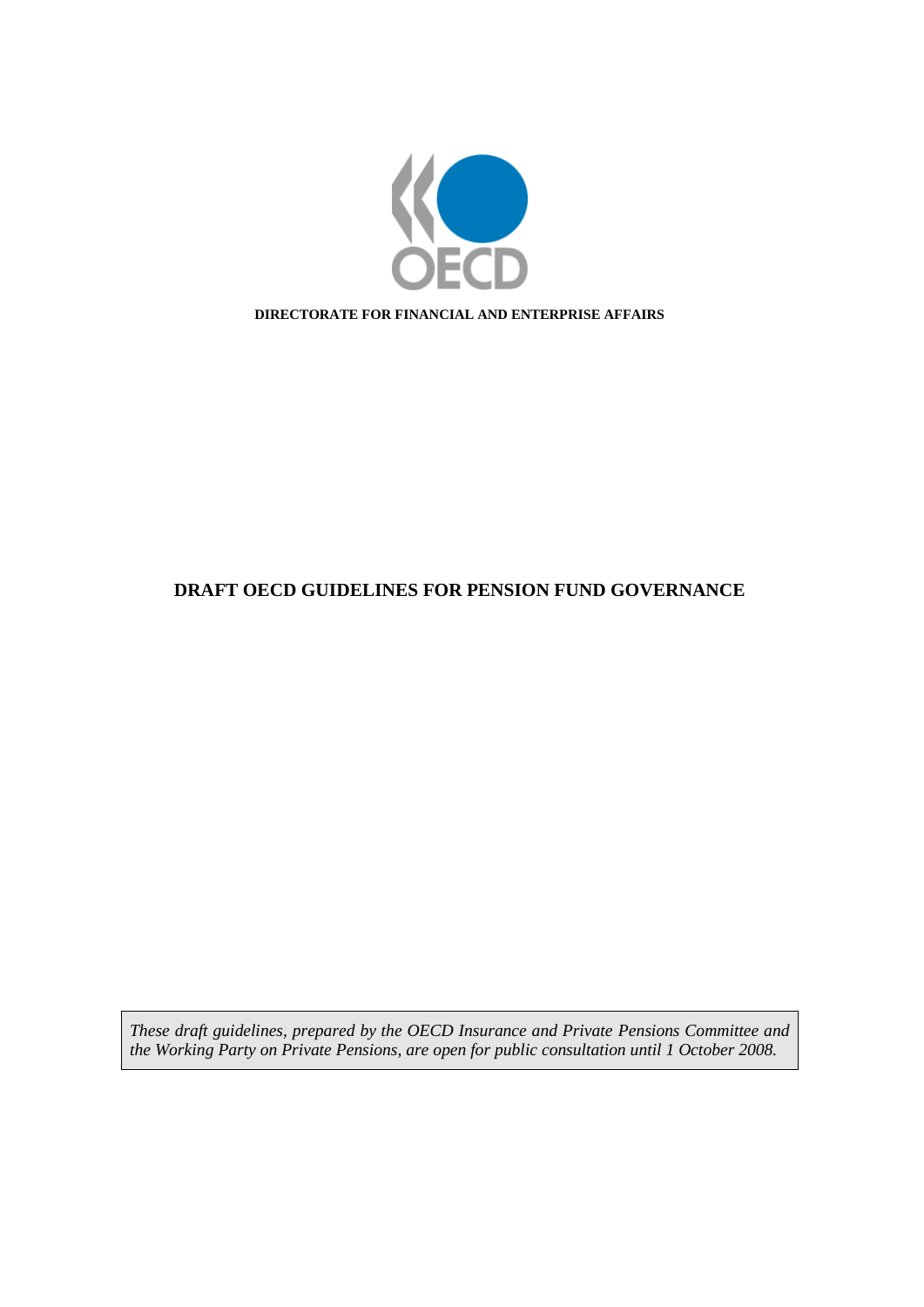# **DRAFT OECD GUIDELINES FOR PENSION FUND GOVERNANCE<sup>1</sup>**

## **I. GOVERNANCE STRUCTURE**

#### **1. Identification of responsibilities**

There should be a clear identification and separation of operational and oversight responsibilities in the governance of a pension fund. To the extent that a pension entity is established that owns the pension fund on behalf of plan/fund members and beneficiaries, the legal form of this entity, its internal governance structure, and its main objectives should be clearly stated in the pension entity's statutes, by-laws, contract or trust instrument, or in documents associated with any of these. If the pension fund is established as a separate account managed by financial institutions, the pension plan or contract between plan sponsors/members and beneficiaries and the financial institution should clearly state the responsibilities of the latter with respect to the management of the pension fund. As good pension fund governance should be "risk-based", the division of responsibilities should reflect the nature and extent of the risks posed by the fund.

# **2. Governing body**

Every pension fund should have a governing body<sup>2</sup> vested with the power to administer the pension fund and who is ultimately responsible for ensuring the adherence to the terms of the arrangement and the protection of the best interest of plan members and beneficiaries. The responsibilities of the governing body should be consistent with the overriding objective of a pension fund which is to serve as a secure source of retirement income. The governing body should not be able to completely absolve itself of its responsibilities by delegating certain functions to external service providers. For instance, the governing body should retain the responsibility for monitoring and oversight of such external service providers. Appropriate oversight mechanisms should also be established where the governing body is a commercial institution.

# **3. Delegation and expert advice**

The governing body may rely on the support of sub-committees and may delegate functions to internal staff of the pension entity or external service providers. Where it lacks sufficient expertise to make fully informed decisions and fulfil its responsibilities the governing body could be required by the regulator to seek expert advice or appoint professionals to carry out certain functions. The governing body should assess the advice received and verify that all its professional staff and external service providers have adequate qualifications and experience.

### **4. Auditor**

l

An auditor, independent of the pension entity, the governing body, and the plan sponsor, should be appointed by the appropriate body or authority to carry out a periodic audit consistent with the needs of the arrangement. Depending on the general supervisory framework, the auditor should report promptly to the governing body and - if the governing body does not take any appropriate remedial action - to the

 $<sup>1</sup>$  In EU countries, these Guidelines may not apply to those occupational, private pension plans, funds and entities that</sup> fall outside the scope of the Directive 2003/41/EC of the European Parliament and of the Council of 3 June 2003 on the Activities and Supervision of Institutions for Occupational Retirement Provision.

<sup>&</sup>lt;sup>2</sup> The governing body is responsible for all strategic decisions and may also be an administrator. In a two-tier board system, involving a managing and a supervisory board, the managing board is considered the governing body.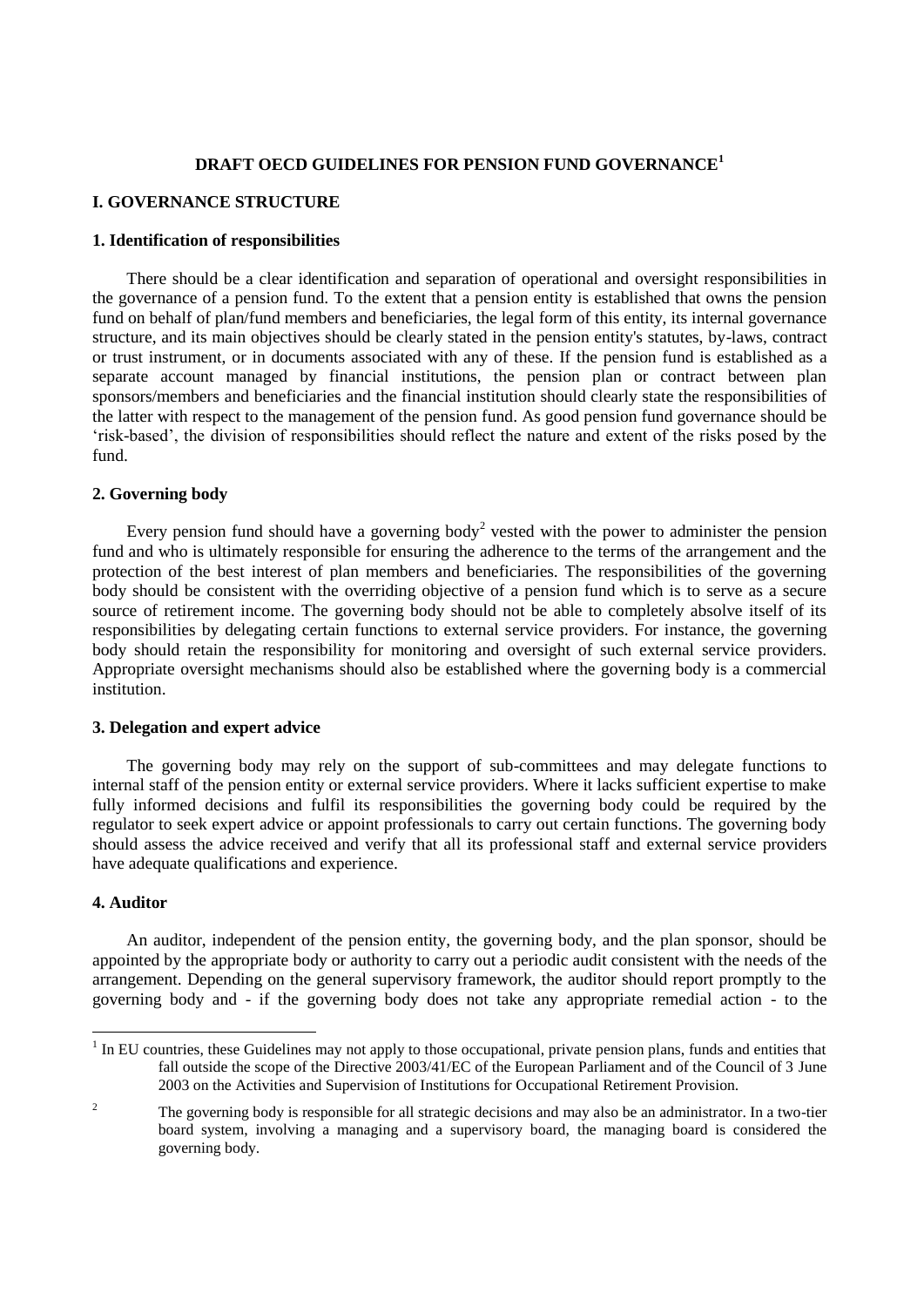competent authorities and other appropriate persons wherever he or she becomes aware, while carrying out his or her tasks, of certain facts which may have a significant negative effect on the financial situation or the administrative and accounting organisation of a pension fund.

#### **5. Actuary**

An actuary should be appointed by the appropriate body or authority for all defined benefit plans financed via pension funds. As soon as the actuary realises, on performing his or her professional or legal duties, that the fund does not or is unlikely to comply with the appropriate statutory requirements and depending on the general supervisory framework, he or she shall inform the governing body and - if the governing body does not take any appropriate remedial action - the supervisory authority and other appropriate persons without delay.

#### **6. Custodian**

Custody of the pension fund assets may be carried out by the pension entity, the financial institution that manages the pension fund, or by an independent custodian. If an independent custodian is appointed by the governing body to hold the pension fund assets and to ensure their safekeeping, the pension fund assets should be legally separated from those of the custodian. The custodian should not be able to absolve itself of its responsibility by entrusting to a third party all or some of the assets in its safekeeping.

## **7. Accountability**

The governing body should be accountable to the pension plan members and beneficiaries, its supervisory board (where relevant) and the competent authorities. Accountability to plan members and beneficiaries can be promoted via the appointment of members of the governing body by pension plan members and beneficiaries or their representative organisations. The governing body may also be accountable to the plan sponsor to an extent commensurate with its responsibility as benefit provider. In order to guarantee the accountability of the governing body, it should be legally liable for its actions which fail to be consistent with the obligations imposed on it, including prudence. In defined contribution plans, accountability calls for safe harbour rules that clarify the responsibilities and liabilities of the governing body.

#### **8. Suitability**

Membership in the governing body should be subject to minimum suitability (or non-suitablity) standards in order to ensure a high level of integrity, competence, experience and professionalism in the administration of the pension fund. The governing body should collectively have the necessary skills and knowledge to oversee all the functions performed by a pension fund, and to monitor those delegates and advisors to who such functions have been delegated. It should also seek to enhance its knowledge, where relevant, via appropriate training. Any criteria that may disqualify an individual from appointment to the governing body should be clearly laid out in the regulation.

# **II. GOVERNANCE MECHANISMS**

#### **9. Risk-based internal controls**

There should be appropriate controls in place to ensure that all persons and entities with operational and oversight responsibilities act in accordance with the objectives set out in the pension entity's by-laws, statutes, contract, or trust instrument, or in documents associated with any of these, and that they comply with the law. Such controls should cover all basic organisational and administrative procedures; depending upon the scale and complexity of the plan, these controls will include performance assessment,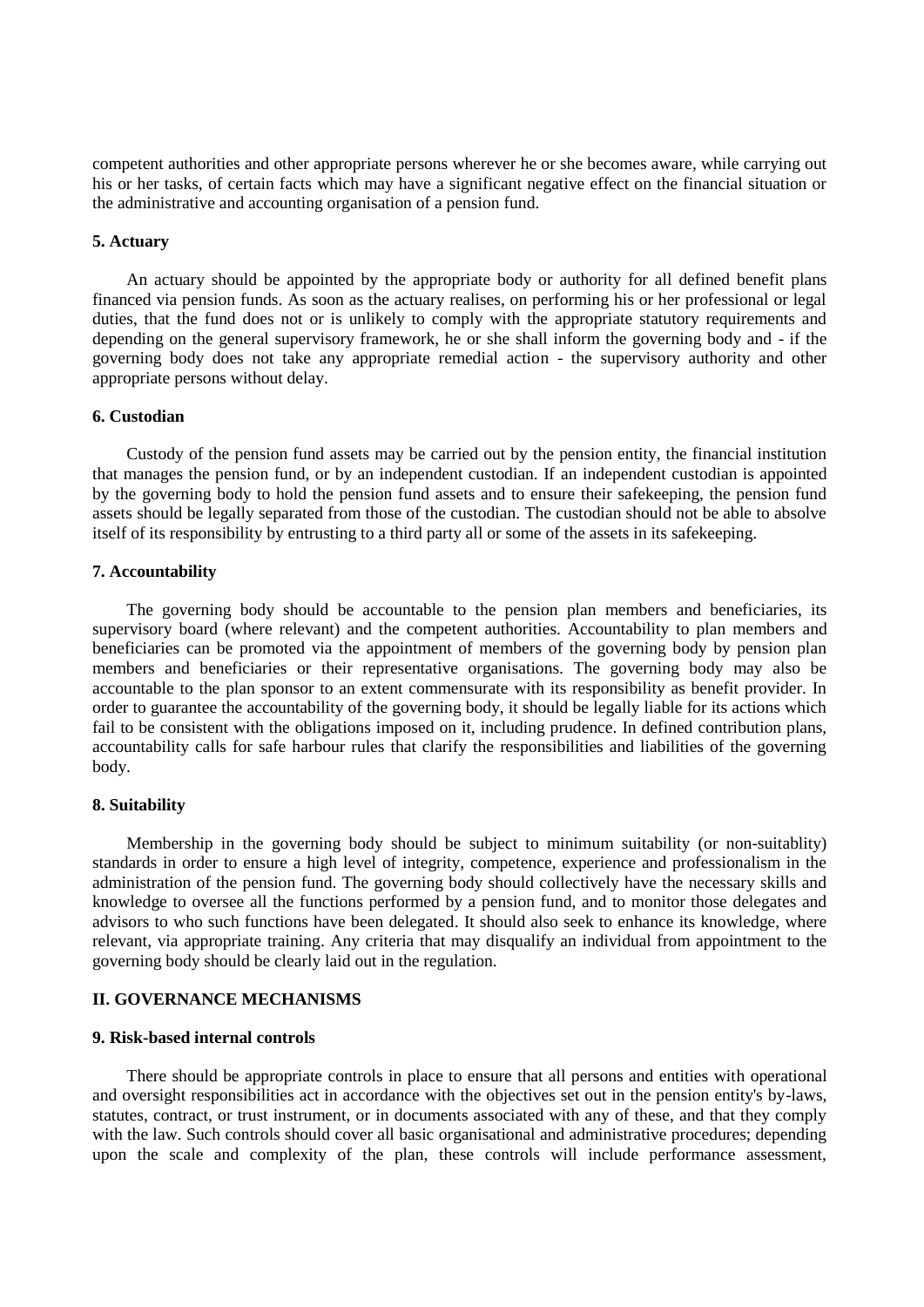compensation mechanisms, information systems and processes and risk management procedures. The governing body should also develop a code of conduct and a conflicts of interest policy for them and the staff of the pension entity as well as for any party with operational responsibilities. There should also be appropriate controls to promote the independence and impartiality of the decisions taken by the governing body, to ensure the confidentiality of sensitive information pertaining to the fund and to prevent the improper use of privileged or confidential information.

# **10. Reporting**

Reporting channels between all the persons and entities involved in the administration of the pension fund should be established in order to ensure the effective and timely transmission of relevant and accurate information.

## **11. Disclosure**

The governing body should disclose relevant information to all parties involved (notably pension plan members and beneficiaries, supervisory authorities, auditors etc.) in a clear, accurate, and timely fashion.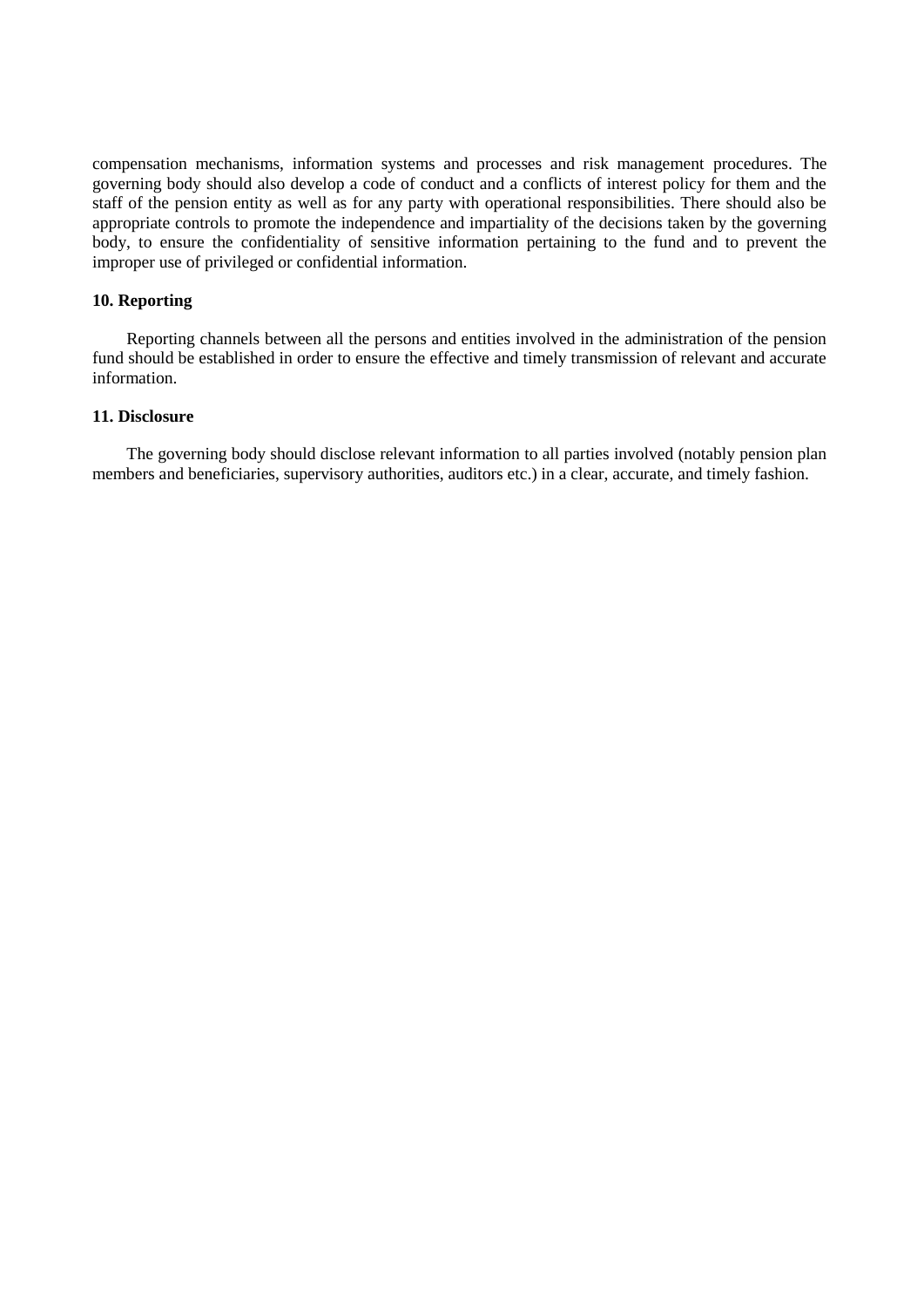# **ANNOTATIONS TO GUIDELINES FOR PENSION FUND GOVERNANCE**

# **I. GOVERNANCE STRUCTURE**

#### **1. Identification of responsibilities**

Good governance calls for a clear identification and separation of the operational and oversight responsibilities of a pension fund. To the extent that a pension entity is established that owns the pension fund on behalf of plan/fund members and beneficiaries, the assignment of these responsibilities needs to be clearly stated in the pension entity's statutes, by-laws, contract, or trust instrument, or in documents associated with any of these. These documents also need to state the legal form of the pension entity, its internal governance structure, and its main objectives. If the pension fund is established as a separate account managed by financial institutions, the pension plan or contract between plan sponsors/members and beneficiaries and the financial institution should clearly state the responsibilities of the latter with respect to the management of the pension fund. In addition, there need to be a mechanism for ensuring appropriate independent oversight of the decisions taken by these third parties.

Pension entities are established in accordance to statutes, by-laws, contract (including collective agreements with trade unions), or trust instrument. These documents, sometimes together with associated material, should define the legal form of the pension entity as well as its internal governance structure and main objectives. The main objectives of the pension entity will vary depending on the type of plan that they support. In defined contribution plans, the main objective of the pension entity may be to invest the pension assets in order to maximise risk-adjusted returns, taking into consideration any costs borne by members. In defined benefit plans, the pension entity may have several objectives, such as ensuring an adequate match between the pension plan assets and its liabilities and paying benefits upon the death or retirement of plan members and beneficiaries.

Some of the operational functions of the pension entity that should be identified and assigned include collection of contributions, record-keeping, actuarial analysis, funding and contribution policy, assetliability management (for defined benefit and hybrid plans), investment strategies (for both DB and DC schemes), asset management, disclosure to plan members, regulatory compliance and, where appropriate, financial education. These responsibilities and their assignment should be clearly stated in the pension entity's documents, and where outsourced, monitored via service level agreements.

As good pension fund governance should be "risk-based", the division of responsibilities should reflect the nature and extent of the risks posed by the fund. For example, where funds adopt a sophisticated investment strategy, an investment sub-committee may be more appropriate.

The role of the plan sponsor and the rights of the plan/fund members and beneficiaries with respect to the governance of the fund should be also clearly documented. Appointment of the governing body should be ruled by the pension entity's statutes and/or legal provisions. The plan sponsor may appoint at least some of the members of the governing body. Pension plan/ fund members and beneficiaries or their representative organisations may also play a role in appointing members of the governing body of the pension fund. If the plan is established as part of a collective agreement, the contracting trade union(s) have responsibility for the appointment of the governing body on behalf of plan/fund members and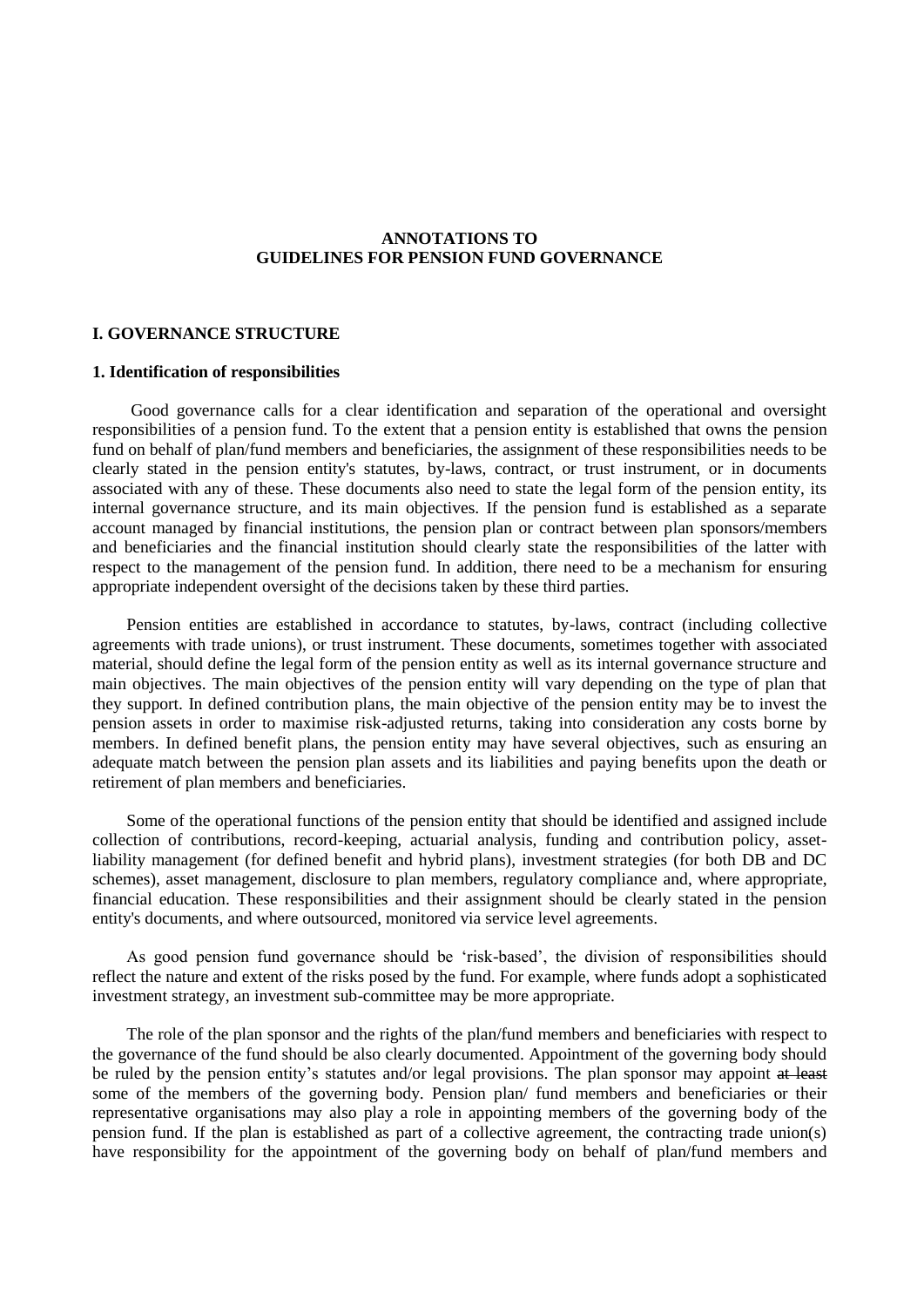beneficiaries. Where the pension fund is established as an independent legal entity, some of the professional staff of this entity, such as actuaries and asset managers, may also be employees of or external advisors to the plan sponsor. However, in general, it should be the governing body's responsibility to appoint the professional staff and the external service providers of the pension entity.

When the pension fund is established as a separate account managed by financial institutions, their responsibilities should be clearly stated in the plan or contract documents. In occupational plans, plan sponsors should sign a contract with the financial institutions responsible for the management of the pension fund, where the objectives of the fund are also clearly stated. In personal plans, the contract is signed directly between the plan member and the financial institution.

#### **2. Governing body**

Pension funds are controlled by a governing body or administrator that is responsible for the operation and oversight of the pension fund. The governing body may also be responsible for other (or indeed all) aspects of the administration of a pension plan. This governing body or administrator may be a person, a committee or committees of persons or a legal entity. In a two-tier board system the managing board or body which is responsible for all strategic decisions is considered the governing body. In some countries various entities have fiduciary duties and may therefore be considered on a par with the governing board. In general, it is appropriate to split operational and oversight responsibilities, with the governing board focusing solely on strategic decisions (e.g. broad asset allocation) and oversight functions. Operational tasks should be delegated to the pension entity"s executive staff or a sub-committee and, where appropriate, external service providers.

A separate supervisory board or oversight committee may be established whose main functions are the selection and oversight of the management board in charge of strategic decisions. The supervisory board may have other responsibilities, and may, for example, appoint the auditor or actuary of the pension fund and control potential conflicts of interest. The supervisory board may form part of the internal governance structure of the pension entity (as in a two-tier board system) or it may be established externally. Its members may be elected by the plan sponsor and plan/fund members and beneficiaries. In pension funds established in the corporate form, the general meeting of plan/fund members and beneficiaries also exerts some oversight functions. On-going, independent oversight by such a supervisory board is especially advisable where the governing body is also a commercial institution..

Though the governing body may delegate operational duties to the pension entity's internal staff or external service providers, it remains ultimately responsible for ensuring that pension funds fulfil their overriding objective which is to serve as the sources of funds for retirement benefits. In particular, the governing body should retain the responsibility for monitoring and oversight of those service providers, preferably via service level agreements. Core functions, such as formulating the investment policy and risk monitoring should also normally rest with the governing body taking advice from subcommittees, though external advice may of course be requested.

The governing body's main responsibilities should include at least:

- monitoring the administration of the pension fund in order to ensure that the objectives set out in the fund by-laws, statutes, contract or trust instrument, or in documents associated with any of these, are attained (e.g. diversified asset allocation, cost-effectiveness of administration, etc);
- selecting, compensating, monitoring, and, where necessary replacing staff with operational responsibilities as well as external service providers (e.g. asset managers, actuaries,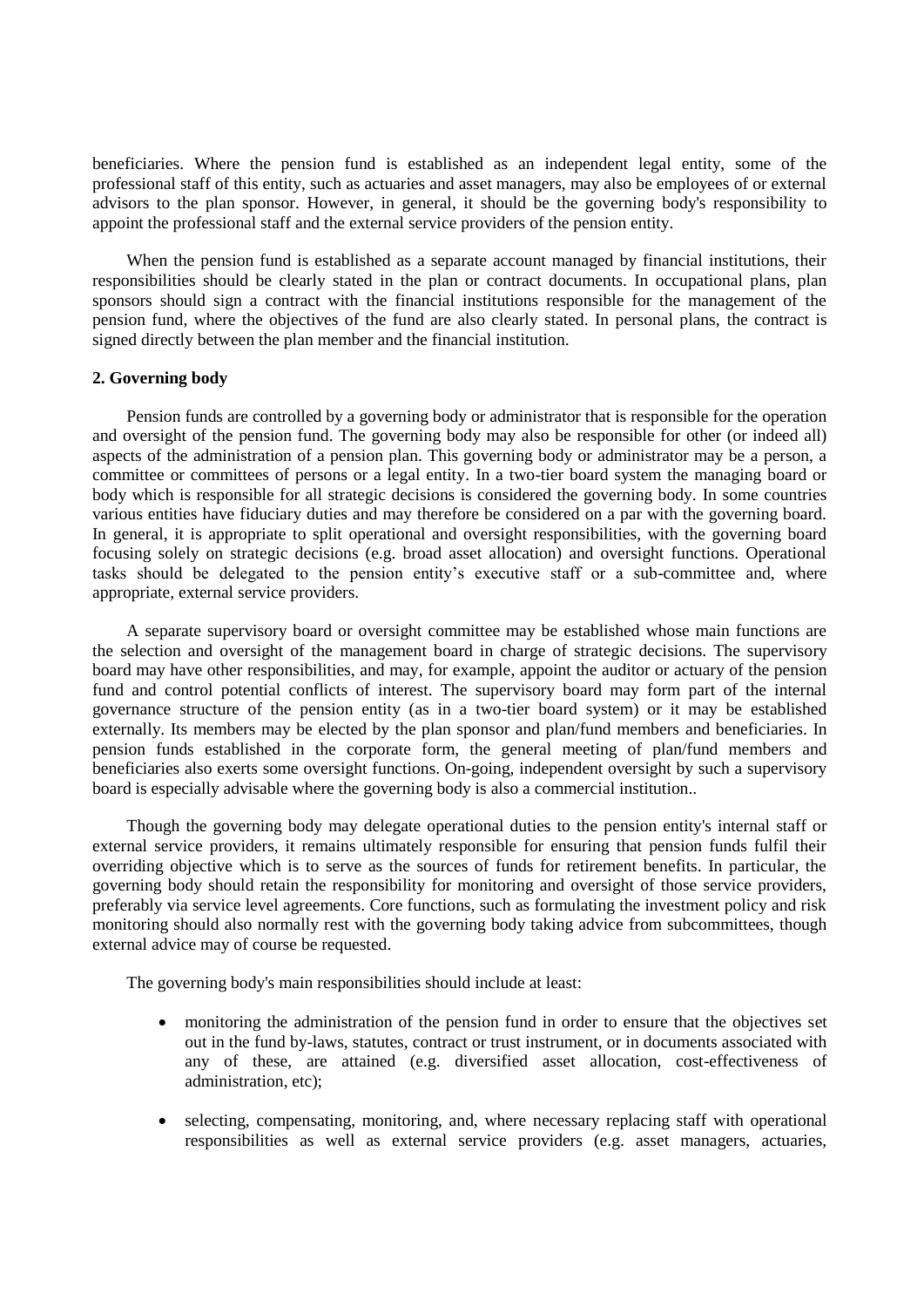custodians, auditors, etc); in a two-tier board system the appointment of external service providers (e.g. actuaries, auditors) may be the responsibility of the supervisory board;

 ensuring the compliance of the activities of the entity with the pensions law and other applicable statutes (e.g. investment regulations, reporting and disclosure requirements, control of conflicts of interest situations, improper use of privileged information, etc);

With DC pension funds, additional key tasks of the governing body include: to ensure suitable investment choices are on offer to members (including a suitable default fund), to monitor the performance of these funds and to ensure that costs charged to members are optimised and disclosed in their disaggregated form. To enable the governing body to undertake its role effectively, safe-harbour rules may be appropriate.

While the governing body should best serve the interest of the pension plan members and beneficiaries, it may also be required to avoid imposing an unnecessary financial burden on the plan sponsor (i.e. where the interest of plan members and beneficiaries could be equally best served through other means, which are more beneficial for plan sponsors). The expenses of administering the pension fund should be managed efficiently, and the governing body may be required to minimise the cost to employers where these expenses are borne exclusively by the plan sponsor.

# **3. Delegation and expert advice**

Where it is appropriate to do so, the governing body should seek expert advice and may delegate functions to sub-committees of the pension entity, internal executive staff, or to external service providers. Some of the functions where the governing body may require external advice from consultants and other professional service providers include investment policy, asset-liability management, and benefit payment. The governing body should have power and the ability to appoint, assess and remove such advisors. It should also take care not to rely exclusively on one source of information and ensure that the advice is independent / non-conflicted. The pension fund governing body may also delegate certain operational duties, such as asset management and benefit payment, to professional service providers. It may also utilise the resources of the plan sponsor, though this may not always have qualified staff to carry out specific functions, such as actuarial analysis.

The governing body should ensure that all its professional staff and, where appropriate, the external service providers have the relevant qualifications and experience required to carry out their functions in accordance with the objectives of the pension entity and the pension plan.

#### **4. Auditor**

The auditor is responsible for reviewing the financial accounts for the pension plans and/ or the pension fund with an appropriate periodicity. The extent and frequency of the audit will vary depending on the nature, complexity, and size of the pension plan/fund.

Auditors should also play also a "whistle-blowing" function. If, in the course of the exercise of their duties, they become aware of any significant threat to the financial position of a pension fund or its administrative and accounting organisation, they should promptly report to the governing body. If appropriate remedial action is not taken by the governing body, the auditor should report to the competent authorities and other appropriate persons. If appropriate remedial action is not taken, the auditor should also take this into account in the issuance of any audit opinion. The authorities or relevant professional bodies should issue guidance for auditors on the significance of actions of non-compliance with the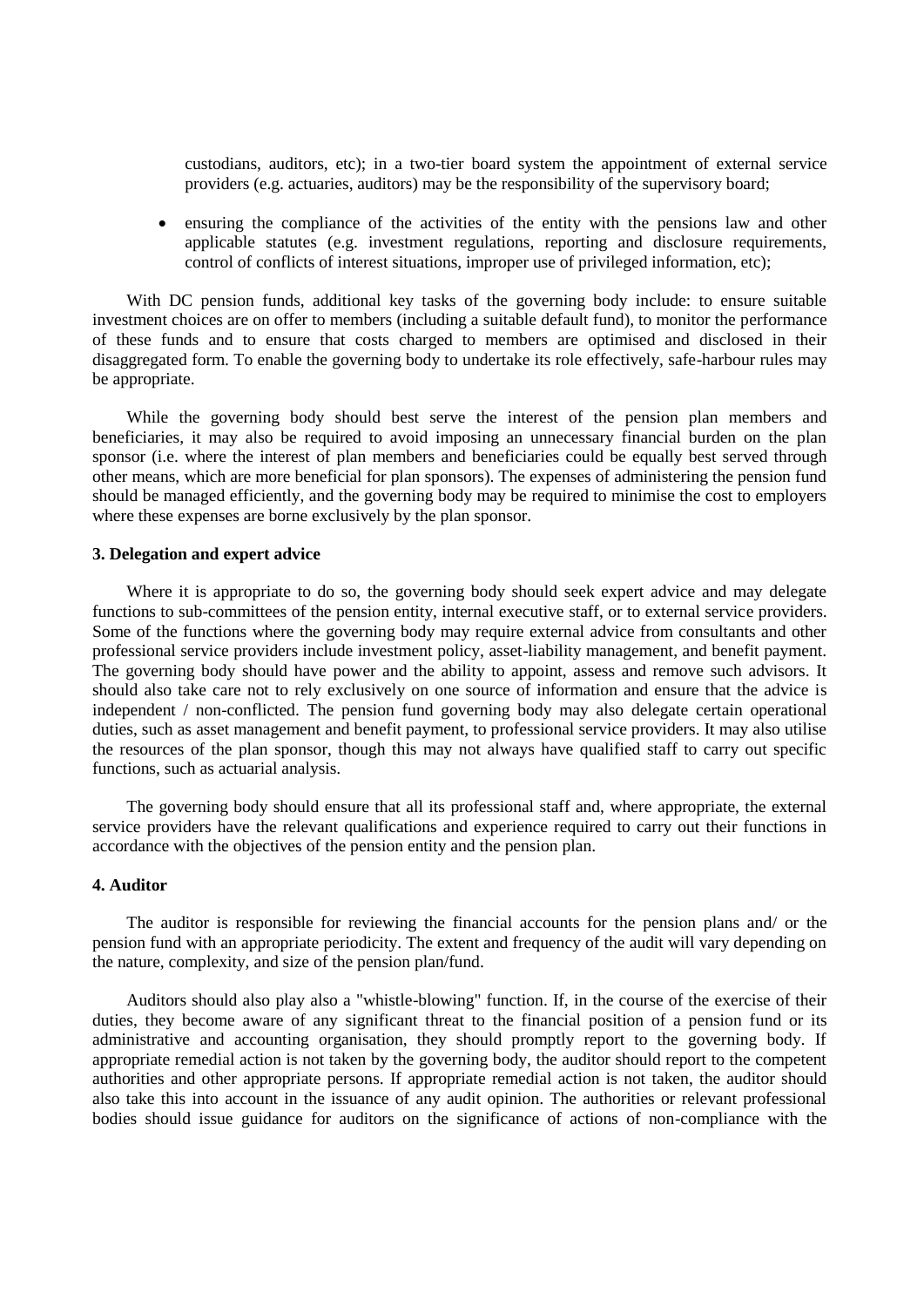pension fund statutes and/or current legislation. In some countries, some of the functions normally carried out by auditors may be carried out by other entities, such as the custodians.

The independence of the auditor from the pension entity, the governing body, and the plan sponsor is important to ensure the impartiality of the audit. Normally, the auditor should be appointed by the governing body of the pension entity and in a manner consistent with fiduciary duties. In a two-tier board system the supervisory body may appoint the auditor. In some instances, the supervisory authority may appoint the auditor directly.

#### **5. Actuary**

The governing body should appoint an actuary for all pension funds that support plans where the plan sponsor insures the plan member against investment or/and biometric risk. In a two-tier board system the supervisory body may appoint the actuary. Even in defined contribution plans, however, an actuary with a limited role may be advisable, since investments should be made taking into account the adequacy of all retirement income assets.

The actuary may not always be an employed member of the staff of the pension entity or the financial institution managing the fund. For example, the actuary may be employed directly by the employer or plan sponsor or he/she may be an external service provider (e.g. a professional actuary or a benefits consultant firm). Members of the governing body should not normally be appointed as pension plan/fund actuaries. Where the actuary is employed directly by the employer or plan sponsor, the possible conflict of interest should be properly managed.

The role of the actuary should include at least the evaluation of the fund's present and future pension liabilities in order to determine the financial solvency of the pension plan following recognised actuarial and accounting methods. The actuary should also identify the funding needs for the pension plan, and estimate the level of contributions taking account of the nature of the liabilities of the pension plan. The actuary should also play a "whistle-blowing" function, and report to the governing body immediately when he or she realises that the fund does not or is unlikely to comply with the appropriate statutory requirements (e.g. minimum funding requirement). If the governing body does not take appropriate remedial action, the actuary should report to the competent authorities and other appropriate persons. If appropriate remedial action is not taken, the actuary should also take this into account in the issuance of any actuarial report or opinion. The authorities or relevant professional bodies should issue guidance on the significance of actions of non-compliance with the pension fund statutes and/or current legislation.

# **6. Custodian**

Where appropriate, it may be required that a custodian, different from the pension entity or the financial company that manages the pension fund, is appointed by the governing body of the pension fund. The appointment of an independent custodian is an effective way to safeguard the physical and legal integrity of the assets of a pension fund.

The custodian holds the pension fund assets and should be in a position to ensure their safekeeping. They may also provide additional services such as securities lending, cash management, investment accounting and reporting, and performance measurement. In some cases, the custodian may also play an external whistleblowing function similar to that of the auditor with respect to, for example, the investment of pension assets.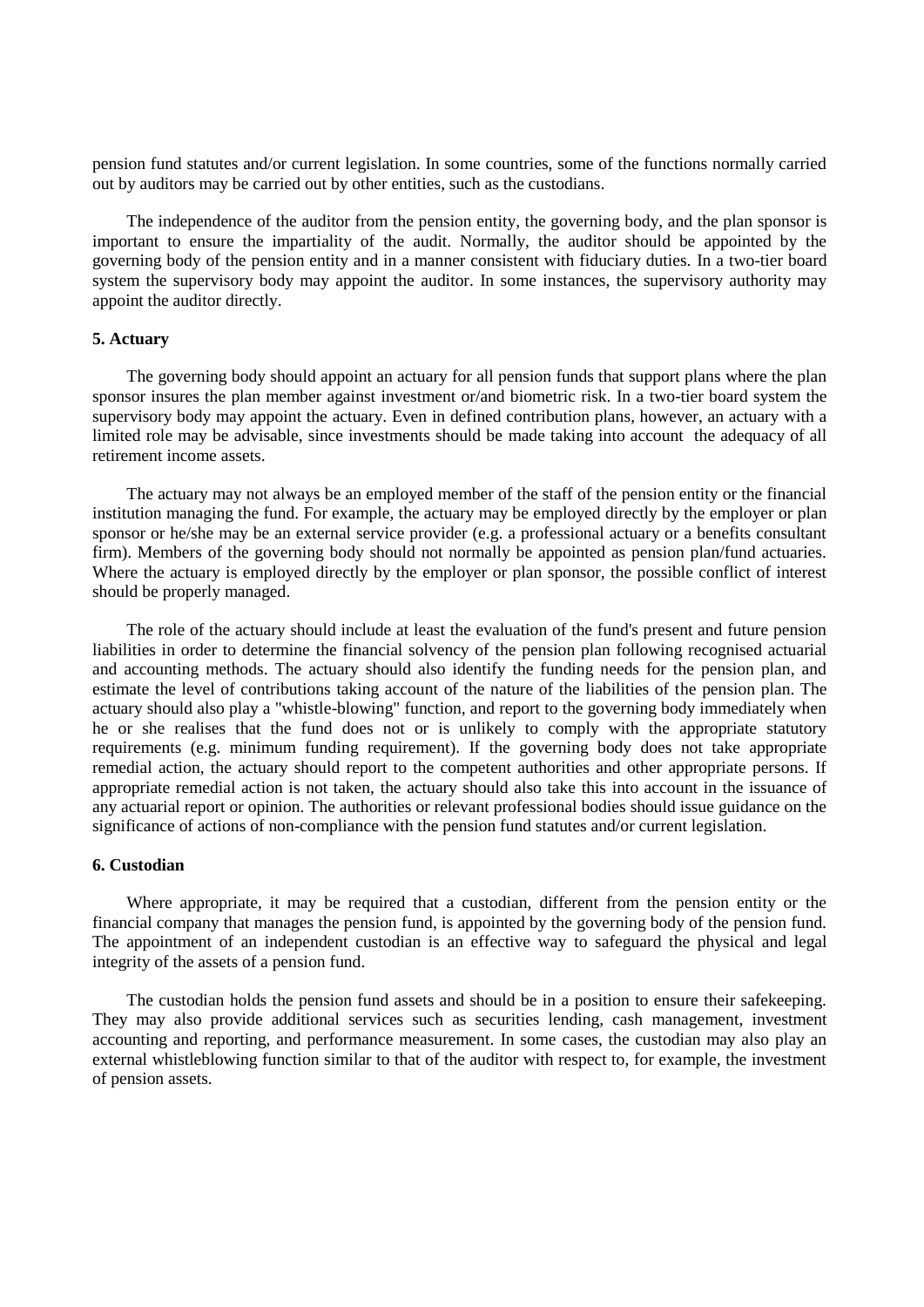# **7. Accountability**

Accountability over governance functions is particularly important in order to allow the supervisory authority and the plan members and beneficiaries to discipline the governing body or seek other means of redress in case of mismanagement. The governing body may also be accountable to the plan sponsor to an extent commensurate with its responsibilities as a benefit provider.

In order to guarantee the accountability of the governing body, it should be liable for its actions which are in breach of its duties. Such liability may include in some instances personal financial responsibility. In such cases, insurance of this liability can strengthen the ability of the pension fund to recover losses in case of mismanagement.

In cases where the plan sponsor acts as the governing body or directs a third party provider in a DC plan, safe harbour rules may be appropriate to ensure that plan sponsors are accountable for their decisions but have a liability commensurate with the scope of those decisions. For instance, such rules can allow the plan sponsor to carry out due diligence in the choice and ongoing monitoring of service providers, investment alternatives and default options, whilst limiting his liabilities.

The accountability of the governing body also requires:

- regular meetings of the governing body;
- diffusion of decision-making power in the governing body (for example, a requirement for decisions to be taken on a majority basis);
- appropriate disclosure of the decisions reached in these meetings to affected plan members and beneficiaries;
- regular reporting of important and significant information about the operation of the pension fund to the supervisory board, where relevant;
- reporting of information about the operation of the pension fund to the supervisory authorities;
- transparent selection mechanisms for the members of the governing body (including the possibility of appointments of representatives of plan members and beneficiaries through a fair selection system);
- appropriate succession planning processes.

Disclosure to plan members and beneficiaries may be required for plan changes that could have a material impact on future pension benefits, such as a material change in the plan terms or their application. In order to reduce the administrative burden on the governing body, disclosure could be made on a regular basis, for example, once a year, rather than after every meeting of the governing body.

The selection and succession planning structure should deal with the term, appointment/election and removal of members of the governing body of the pension fund. The term of appointment of the members of the governing body may vary depending on the type and context of particular plans.

Accountability to plan members and beneficiaries can be also enhanced by requiring representation of plan members and beneficiaries on the governing body. When the pension plan is established as part of a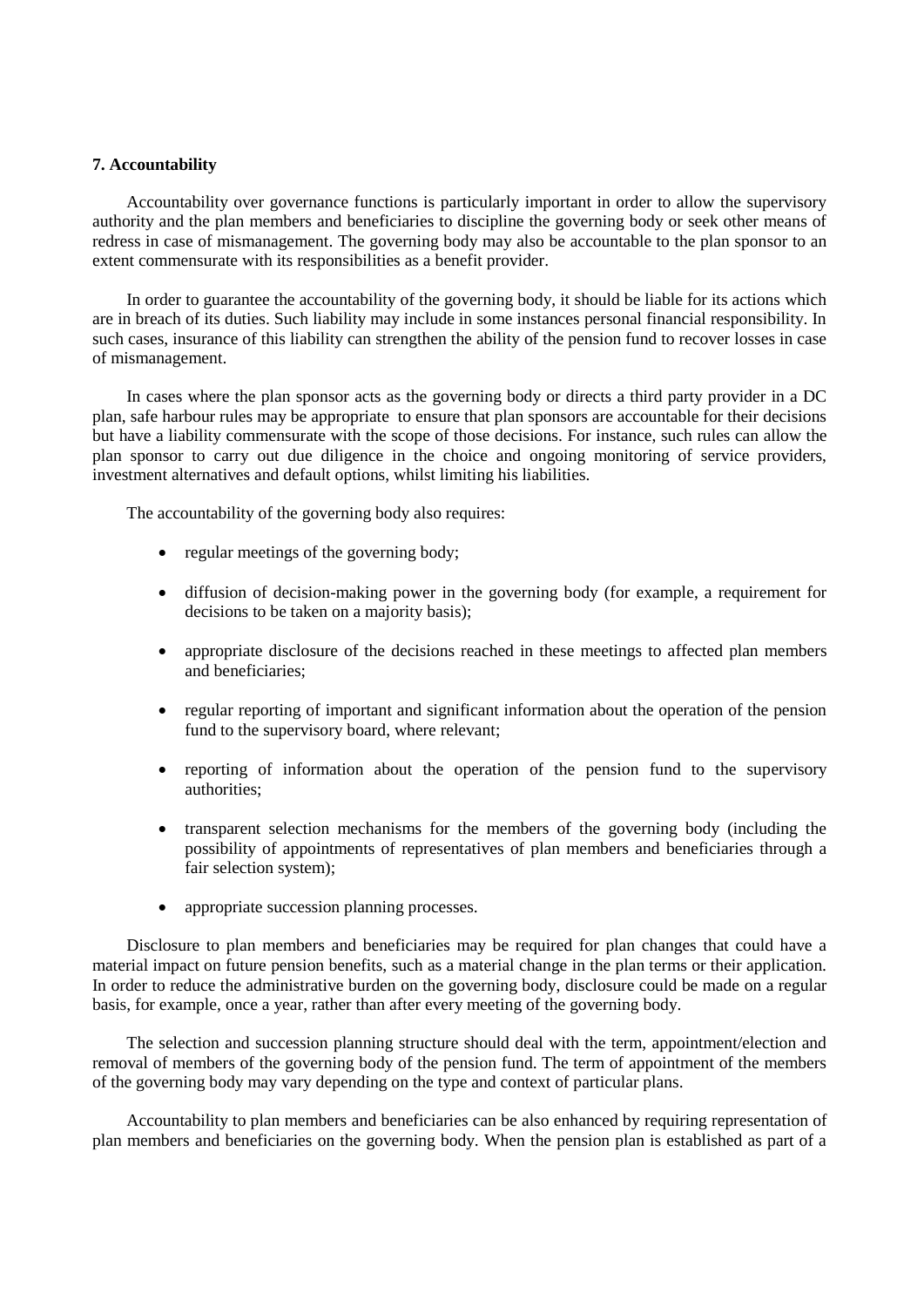collective agreement, the nomination process normally involves the contracting trade unions. In some countries, paritarian representation of employers and employees in the governing body is required by law, ensuring that their respective points of view are represented. In other countries, labour laws governing union-management relations may prescribe when employee representation on pension funds is necessary. The appointment of independent professionals to the governing body is also an effective way to promote good governance.

Election through a fair voting system (e.g. majority voting) is recommended in cases where plan members and beneficiaries can elect some of the members of the governing body. Biographical information on the member of the governing body seeking election should be provided to those involved in the selection process. The information should be provided in a timely manner and should be sufficient including age, length of time he/she has been associated with the pension fund, qualifications and experience. Having said this, existing associations of employees (e.g. trade unions) already have internal electoral systems in place which may make these additional elections redundant.

#### **8. Suitability**

Members of the governing body should be subject to minimum suitability standards, such as "fit and proper" criteria. Causes of automatic disqualification could include conviction for fraud, theft or other criminal offences, and gross mismanagement of a pension or other fund that led to significant civil penalties, and, in some cases, personal bankruptcy.

Each member of the governing body should also contribute to a balanced set of skills that enables the board, acting as a collective body, to execute successfully its obligations. For this purpose, the governing body may establish a template of the skills set needed and identify any gaps. The qualifications and experience required of the members of the governing body will depend on their responsibilities. It is advisable for at least some members to possess appropriate professional qualifications and experience to assist in some key decisions such the design of the investment strategy. In general, it is desirable that all members of the governing body have sufficient knowledge and experience to be able to understand the decisions of the professionals that operate the fund. Where the governing structure includes a general assembly of the plan members and beneficiaries (as is sometimes the case in pension funds set up in the corporate form), these would evidently not be subject to fit and proper criteria.

The governing body should regularly review its collective skill set and consider whether it is adequate. Where relevant, it should seek to enhance its collective knowledge of pension fund matters via appropriate training, paid for by the pension entity. In general, training is recommended both initially on appointment and on an on-going basis (at least every two years). Such training could be supported by pension fund regulatory or supervisory bodies (for example via free on-line courses, other material or approval of other education providers). Alternatively, the supervisory authorities may identify or approve suitable courses. More advanced training may be needed to ensure that the governing body fully understands investment in complex financial instruments.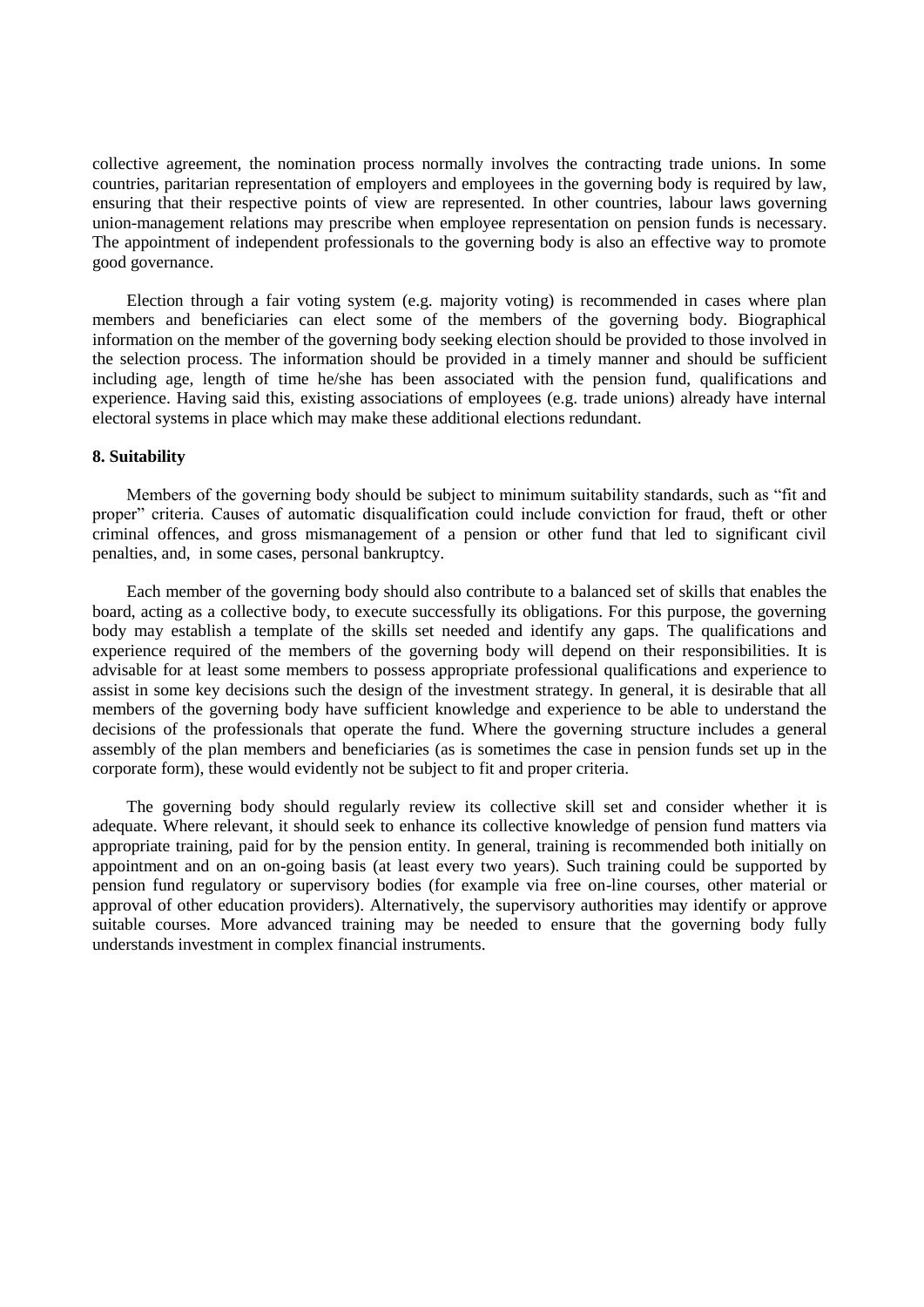# **II. GOVERNANCE MECHANISMS**

#### **9. Risk-based internal controls**

The scope and complexity of internal control measures should be "risk-based" and will vary according to the type and size of pension plan, fund and entity and the type and extent of risks faced. However, there are certain basic organisational and administrative procedures that are central to risk management and control and sound business practice:

- Regular assessment of the performance of the persons and entities involved in the operation and oversight of the pension fund, particularly where the governing body is also a commercial institution;
- Regular review of compensation mechanisms, in order to ensure that they provide the correct incentives for those responsible for the operation and oversight of the pension fund;
- Regular review of information processes, operational software systems, and accounting and financial reporting systems;
- Identification, monitoring, and, where necessary, correction of conflicts of interest situations. A policy for dealing with conflicts of interest situations should be in place;
- Mechanisms to sanction the improper use of privileged information;
- Implementation of an adequate risk measurement and management system including effective internal audit
- Regular assessment of regulatory compliance systems

Mechanisms are needed to assess regularly the performance of the pension entity's internal staff as well as the external service providers (e.g. those providing consultancy, actuarial analysis, asset management, and other services for the pension entity). It is also good practice for the governing body to undertake self-analysis and for an independent, external person/organisations (or, where it exists, the supervisory board) to undertake a review of the internal controls of the pension entity and the performance of the governing body. The governing body could also restate annually that they are aware of the governance obligations and other key documents relating to the fund, that they are in compliance or have notified any potential conflicts.

Objective performance measures should be established for all the persons and entities involved in the administration of the pension fund. For example, appropriate benchmarks should be established for external asset managers. Performance should be regularly evaluated against the performance measures and results should be reported to the relevant decision maker, and, where appropriate, to the supervisory board, the supervisory authority, and the pension fund members and beneficiaries. The benchmarks should be reviewed regularly also to ensure their consistency with the pension fund objectives (e.g. the investment strategy).

Appropriate compensation can provide the right incentives for good performance. The establishment of a compensation committee and chairperson may optimise the process of evaluating the compensation of those responsible for the operation and oversight of the pension fund, such as asset managers, custodians, actuaries, as well as the members of the governing body.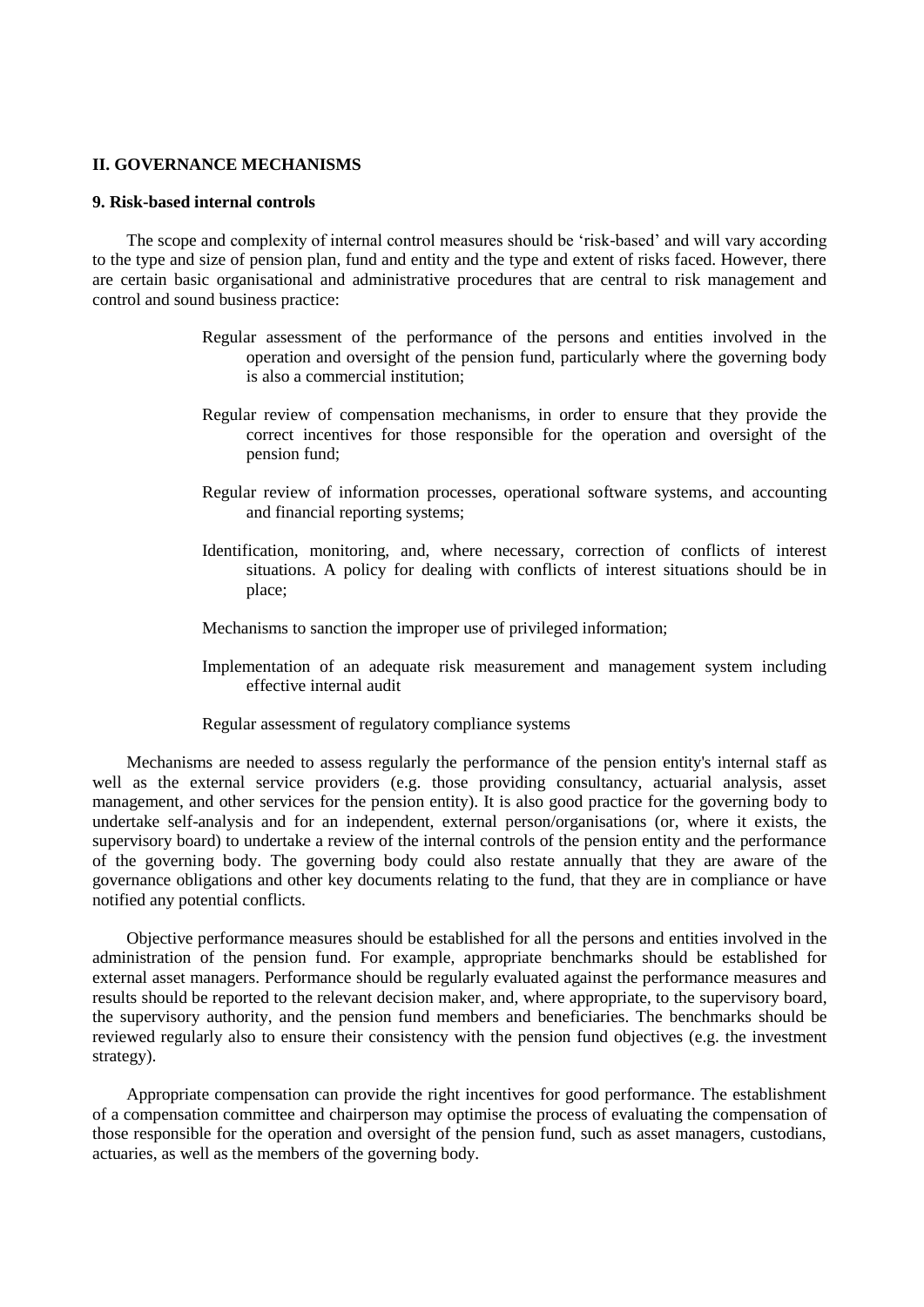The compensation policy of sales forces of pension plan providers may also warrant close scrutiny by the governing body, since these costs can reduce pension benefits significantly. There is a risk also that sales staff may not act in the best interest of plan members and beneficiaries, offering products that are not suitable for certain individuals. The governing body should therefore ensure that the remuneration structure for sales staff does not create distorted incentives or and lead to ill-advised decisions by consumers.

A conflict of interest policy should be in place and trustees and staff should regularly report compliance with these rules. Conflicts of interest situations should be identified and dealt with in a suitable manner. Conflicts should be disclosed and recorded in the minutes of the board, as should the role of third parties in settling policy/ strategy for the fund, including trading policies, and the commission and other fees paid by the fund. In certain cases, banning the concentration of functions in a single person or entity that would otherwise lead to a conflict of interests may be the preferred solution. In other cases, disclosure of the conflict of interest to the governing body may suffice, who should be required to monitor these cases closely. It may be in the fund"s best interest to adopt policies which prevent even the appearance of a conflict of interests. One effective way of doing so is for the conflicted individual to abstain from voting on any decisions related to the matter of the conflict.

Where the conflict involves a member of the governing body, the case should be reviewed and monitored by the members of it who are not conflicted. Where appropriate, the governing body may seek independent advice or guidance regarding the service or transaction. In the event of the governing body not being able to resolve a conflict of interest situation that may be judged by some of the members of the governing body as harmful to the interest of the plan members and beneficiaries, this should be reported to the supervisory board or supervisory authority, which will make a decision on whether they should be permitted, and if so under what conditions. In some cases, the supervisory authority may decide to appoint an independent professional to the governing body.

The governing body should also establish appropriate controls to promote the independence and impartiality of the decisions taken - ensuring an equal treatment of all plan members -, ensure the confidentiality of sensitive information pertaining to the fund and prevent the improper use of privileged or confidential information. A code of conduct should be established to implement these goals, requiring employees to observe high standards of integrity, honesty, and fair dealing. Internal review mechanisms may be put in place to verify and sanction the compliance with the code of conduct. An adequate risk measurement/management system and an effective internal audit should be also established. The risk management system should cover both investment and biometric risks. These control mechanisms form the basis of good business conduct, enhanced transparency, consistency as to management decisions, and for the protection of all stakeholders of the pension fund.

Finally, pension entities should have mechanisms to assess the compliance with the law. A compliance officer may be assigned to carry out this activity on a regular basis.

#### **10. Reporting**

Processes need to be put in place to ensure that the members of the governing body receive appropriate, timely, accurate, complete, consistent, and easily comprehensible information so they may discharge their responsibilities effectively, in accordance with the code of conduct, and ensure that delegated responsibilities are fulfilled.

For its part, the governing body should ensure that actuaries, asset managers, consultants, custodians, and other professional service providers also receive relevant and accurate information in a timely manner in order to ensure they carry out their duties as assigned by the governing body.